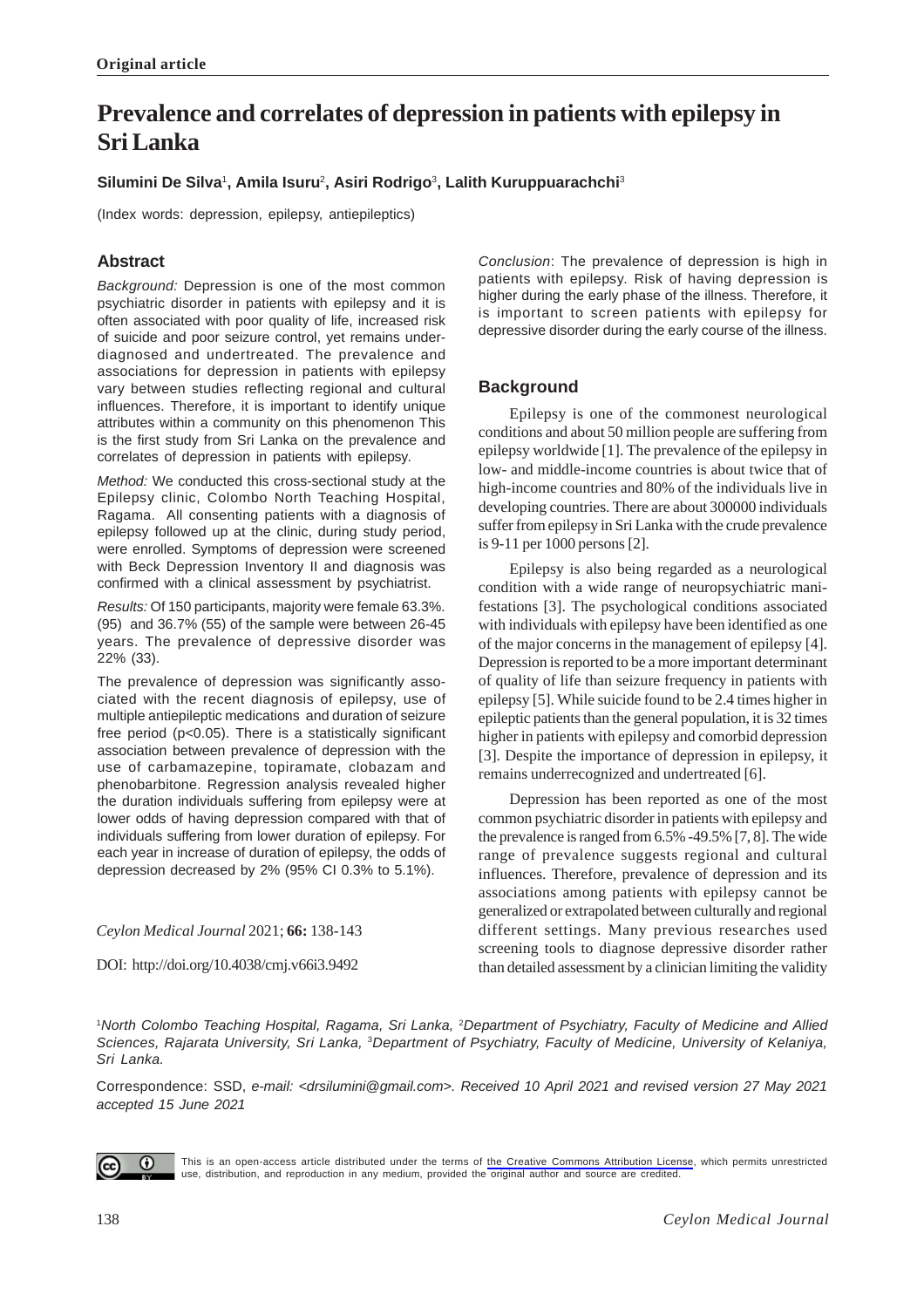of findings. No previous research from Sri Lanka has studied the prevalence and correlates of depression in patients with epilepsy. Therefore, aim of this study is to evaluate prevalence of depression and associated factors among individuals with epilepsy in Sri Lankan setting.

# **Method**

The descriptive cross-sectional study was conducted at the epilepsy clinic of North Colombo Teaching hospital, Ragama, Sri Lanka. The Colombo North Teaching Hospital is the 3rd largest tertiary care hospital in Sri Lanka with 1450 beds and is situated 18 kilometers north of capital, Colombo. Approximately 600 patients were registered in the epilepsy clinic. All the consenting adult patients with a diagnosis of epilepsy who were followed up at clinic between 01/8/2016 and 31/10/2016 were invited take part in the study. The patients who were unable to give consent and had impaired verbal expression were excluded from the study. Sample size was calculated to explore the prevalence of depression which was assumed to be 35% in Sri Lankan patients after studying similar studies with a probability of at least 95%. Sample size was 143 and we recruited 150 patients.

Pre-tested, interviewer administered structured questionnaire was used to gather socio-demographic data and the information about associated factors were obtained from clinic records. Depressive disorder was initially screened with English and Sinhalese versions of validated Beck depression inventory II (BDI). The patients who were screened positive using a cutoff point ≥11 was clinically assessed by a psychiatrist to confirm the diagnosis of depressive disorder according to the ICD 10 criteria. Beck depression inventory is a 21-item selfreporting scale which is widely used to diagnose depression. BDI has been used successfully to diagnose depression in patients with epilepsy [8-9]. BDI has been validated to use among Sinhalese speaking population in in Sri Lanka [10].

#### **Statistical analysis**

Descriptive statistics were computed to explain the socio-demographic characteristics, clinical variables, and prevalence of depression. Comparability of characteristics of patients with depression and without were calculated at the baseline analyzed by independent t-test for continuous variables and chi-square test for the categorical variables. Possible associated factors of depression in patients with epilepsy were initially analyzed by simple logistic regression model. Risk factors which were

significant at p<0.05 were considered for the final multiple logistic regression model for depression. Suitability of final model was assessed with Hosmer and Lemeshow goodness of fit test.

Ethical approval for the study was obtained from the Ethics Review Committee of the Faculty of Medicine, University of Kelaniya, Ragama. The collection and handling of data were carried out by primary author alone and anonymity of the subjects was ensured during discussion, thereby preserving the confidentiality.

Participants screened positive for depression, were referred to Psychiatry clinic North Colombo Teaching Hospital Ragama for appropriate treatment.

### **Results**

Socio demographic data of 150 patients included in the study is summarized in Table 1. Most participants were females, married and had no employment or income. Clinical information of the participants is shown in Table 2. Most participants had tonic-clonic seizures and was treated with one antiepileptic.

Thirty-three participants (22%) screened positive for depression with BDI II (Table 3). All of those 33 participants but one (21.3%) was diagnosed to have depressive disorder by a psychiatrist using ICD 10 criteria. Of this, 4.6% (n=7) mildly, 8.0 % (n=12) moderately and 8.6% (n=13) were severely depressed. Eighteen out of 33 patients with depression were undiagnosed and not treated before for depression.

There was a significant relationship between prevalence of depression and duration of seizure free period in patients with epilepsy  $(X^2=10.85, df=5, p=0.045)$ . Depression was strongly associated with use of more than one antiepileptic medication  $(X^2=31.3, df=3, p=0.001)$  and greater the number of medications higher the risk  $(X^2=25.8,$  $df=3$ ,  $p=0.001$ )). Furthermore, there was a statistically significant association between use of carbamazepine  $(X^2=18.8, df=4, p=0.01)$ , topiramate  $(X^2=12.8, df=3,$  $p=0.045$ ), clobazam (X<sup>2</sup>=25.4, df=3, p=0.001), phenobarbitone.  $(X^2=4.124, df=3, p=0.0248)$  and depression. The prevalence of depression was increased with use of higher doses of topiramate, clobazam ( $p<0.01$ ). There was a significant association between prevalence of depression and past history of depression  $(X^2=40.6,$ df=1, p=0.001). According to regression analysis, longer duration of epilepsy is associated with lower risk of developing depression. There was no statistically significant association with other factors.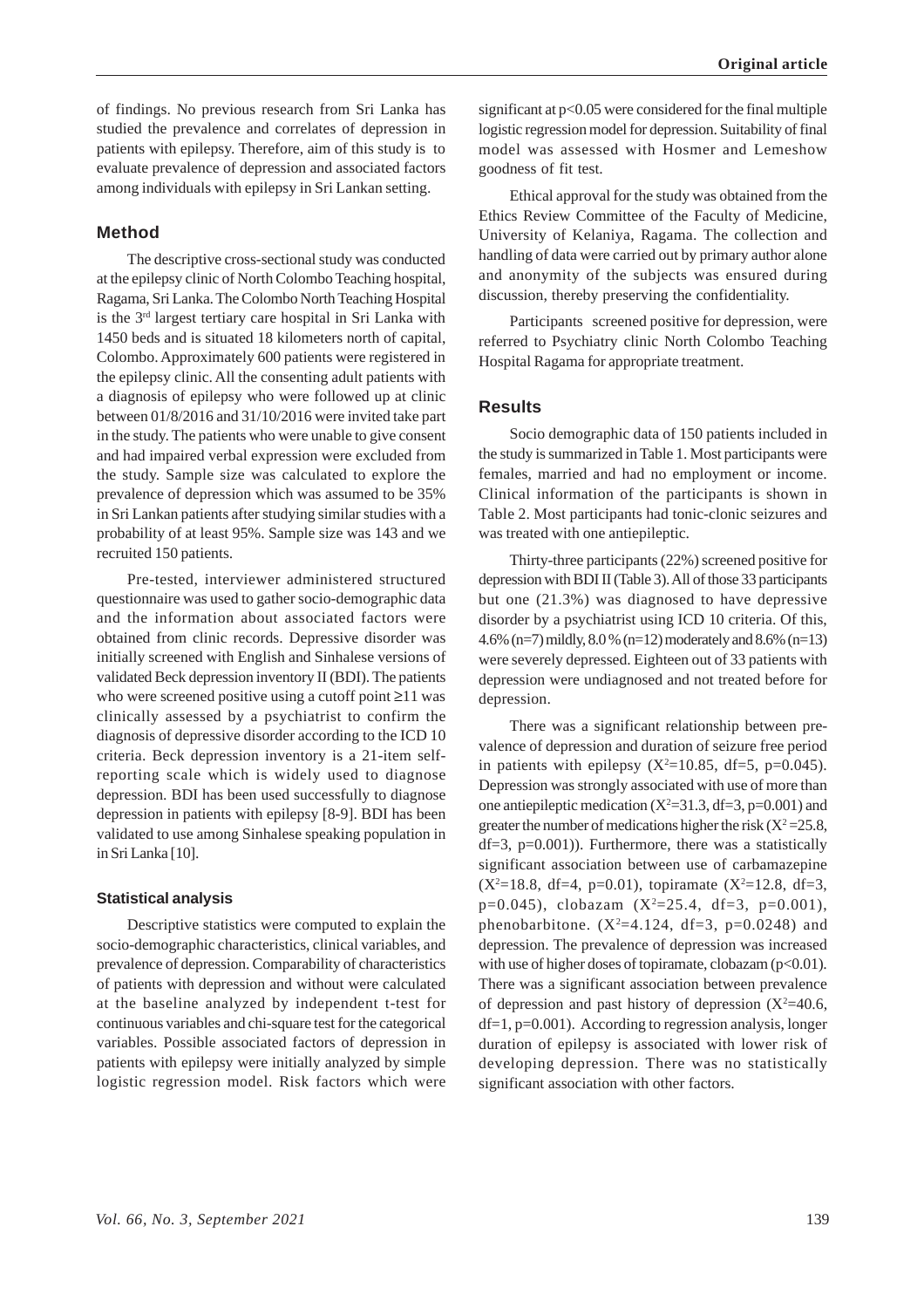|                       | Characteristic | Study population<br>$n = 150$ |
|-----------------------|----------------|-------------------------------|
| <b>Sex</b>            | Male           | 55 (36.7%)                    |
|                       | Female         | 95 (63.3%)                    |
| Age                   | 18-25 years    | 26(17.3%)                     |
|                       | 26-45 years    | 55 (36.7%)                    |
|                       | 46-65 years    | 50(33.3%)                     |
|                       | $>65$ years    | 19(12.7%)                     |
| <b>Marital status</b> | Married        | 102(68%)                      |
|                       | Single         | 47(31.3%)                     |
|                       | Divorced       | $1(0.7\%)$                    |
| Occupation            | Employed       | $60(40\%)$                    |
|                       | Unemployed     | $90(60\%)$                    |
| <b>Income</b>         | Yes            | 69 (46%)                      |
|                       | No             | 81 (54%)                      |

# **Table 1. Sociodemographic data of participants**

# **Table 2. Clinical data of participants**

|                             | Characteristic           | Study population<br>$n = 150$ |
|-----------------------------|--------------------------|-------------------------------|
| <b>Type of epilepsy</b>     | Tonic clonic seizures    | $104(69.3\%)$                 |
|                             | Complex partial seizures | $15(10\%)$                    |
|                             | Simple partial seizures  | $15(10\%)$                    |
|                             | Myoclonic seizures       | 5(3.3%)                       |
|                             | Post traumatic seizures  | $4(2.4\%)$                    |
| <b>Duration of epilepsy</b> | $<$ 5 years              | 37 (24.7%)                    |
|                             | 5-10 years               | 25(16.7%)                     |
|                             | $11-15$ years            | 20(13.3%)                     |
|                             | $21-25$ years            | $8(5.3\%)$                    |
|                             | $26-30$ years            | 19(12.7%)                     |
|                             | 31-35 years              | $11(7.3\%)$                   |
|                             | 36-40 years              | 7(4.7%)                       |
|                             | $41-45$ years            | $2(1.3\%)$                    |
|                             | 50 years                 | $5(3.3\%)$                    |

*(Continued)*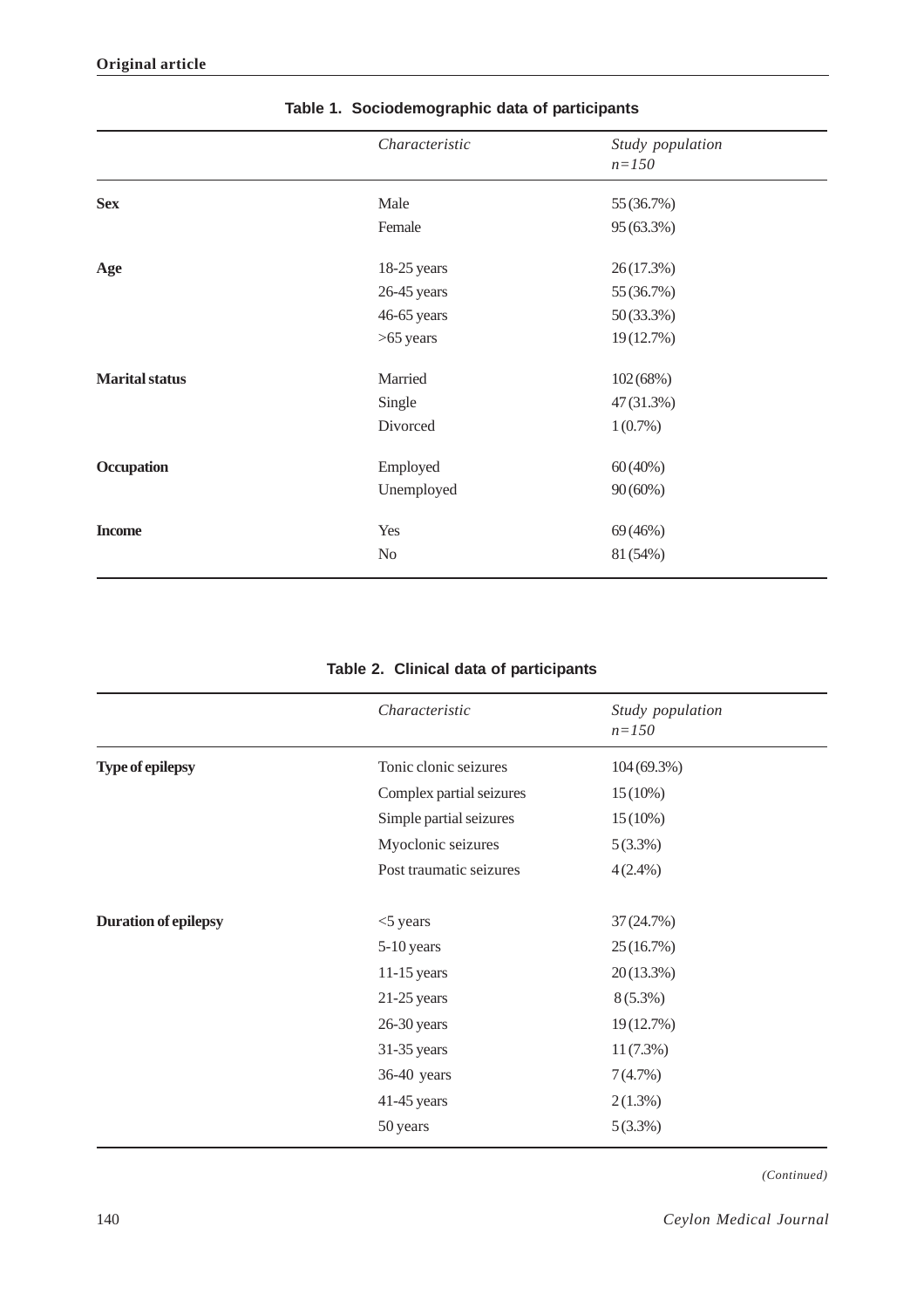|                                           | Characteristic        | Study population<br>$n = 150$ |
|-------------------------------------------|-----------------------|-------------------------------|
| Duration of seizure free period           | $<$ 1 month           | $5(3.3\%)$                    |
|                                           | 1-6 months            | 41 (27.3%)                    |
|                                           | 7 months-1 year       | 32 (21.3%)                    |
|                                           | 2-5 years             | 58 (38.7%)                    |
|                                           | 6-10years             | 13(8.7%)                      |
|                                           | $>10$ years           | $1(0.7\%)$                    |
| <b>Electroencephalogram findings</b>      | Normal                | 77 (51.3%)                    |
|                                           | No records            | 35 (23.3%)                    |
|                                           | Generalized discharge | 22 (14.7%)                    |
|                                           | Left discharge        | $11(7.3\%)$                   |
|                                           | Right discharge       | $5(3.3\%)$                    |
| Antiepileptic medication use              | One                   | 75 (50%)                      |
|                                           | Two                   | 50 (33.3%)                    |
|                                           | Three                 | 19(12.7%)                     |
|                                           | $>\!\!$ Three         | 6(4%)                         |
| Type of antiepileptic medication          | Carbamazepine         | 82 (54.4%)                    |
|                                           | Sodium Valproate      | 71 (47.3%)                    |
|                                           | Clobazam              | 27(18%)                       |
|                                           | Phenytoin Sodium      | 22(14.6%)                     |
|                                           | Topiramate            | $50(10.3\%)$                  |
|                                           | Clonazepam            | $12(8\%)$                     |
|                                           | Phenobarbitone        | $8(6.3\%)$                    |
|                                           | Lamotrigine           | 7(4.7%)                       |
|                                           | Oxcarbazepine         | 3(2%)                         |
|                                           | Levetiracetam         | $2(1.4\%)$                    |
| Mental health disorders in the past       | Depression            | $15(10\%)$                    |
|                                           | Interictal psychosis  | $1(0.6\%)$                    |
|                                           | Other                 | $4(2.4\%)$                    |
| Family history of mental health disorders | Yes                   | 3(2%)                         |
|                                           | $\rm No$              | 147 (98%)                     |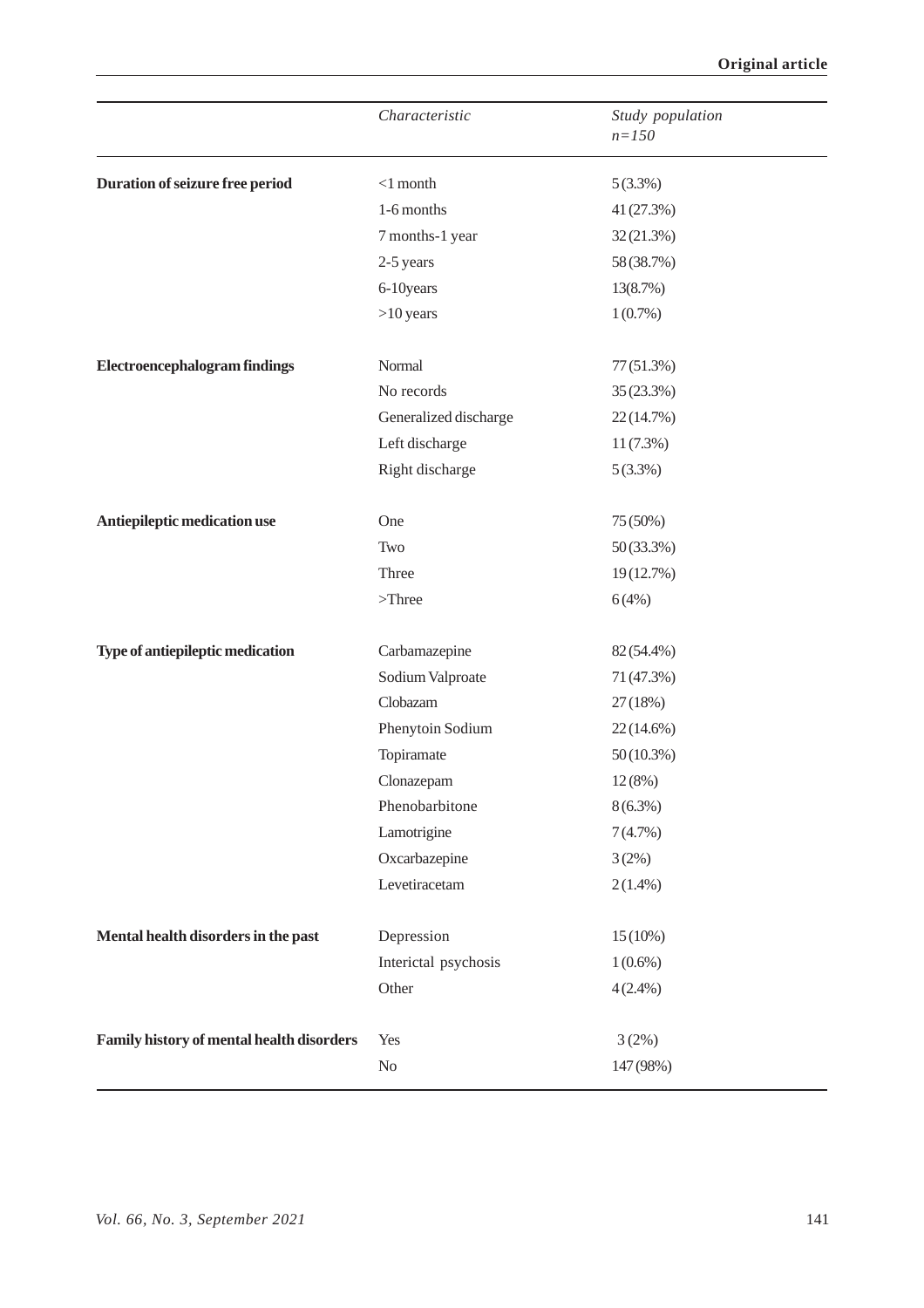| <b>BDI</b> Score | Frequency      | Percent |
|------------------|----------------|---------|
| Normal 0-10      | 117            | 80%     |
| Mild 11-16       | $\overline{4}$ | 3%      |
| Borderline 17-20 | 11             | 5.7%    |
| Moderate 21-30   | 14             | 8.7%    |
| Severe $31-40$   | 3              | 2%      |
| Extreme 40       | $\mathbf{1}$   | 0.6%    |
| Total            | 150            | 100%    |
|                  |                |         |

**Table 3. Distribution of severity of depression according to Beck Depression Inventory II**

# **Discussion**

Our study, first of its kind in Sri Lanka, confirms depression is indeed a common complication in patients with epilepsy as shown in similar studies worldwide. The prevalence found in our study is in line with pooled prevalence of depression in patients with epilepsy in Asia (25%) and world (23.1%) [11]. However, the prevalence in Sri Lanka is lesser than the prevalence reported in Ethiopia (45% and 48%), Gaza (63%), Korea (62%), Iraq (51.6%), Nigeria (45% and 85%), Pakistan (60%), Poland (49.2%) (11-17).

This wide variation is possibly due to heterogenicity of the study design, cultural factors, population demographic and method of diagnosis of depression. It is interesting note that the study in our neighboring country Pakistan had a largely similar methodology but reported a much higher prevalence [12].

There are a multiple of circumstantial causes for depressive symptoms in patients with epilepsy such as seizure related injuries, stigma, limitation of engaging in certain activities, side effects of anti-epileptic medications and cultural beliefs about epilepsy. Whether these circumstantial causes alone can explain the higher prevalence of depression in patients with epilepsy is debated. Kanner suggested a possible bi-directional relationship between epilepsy and depression or the presence of common pathogenic mechanisms that facilitates the occurrence of one disorder in the presence of the other [8]. However, this bidirectional relationship is not supported by our finding of only 10% of participants reporting prior history of depression. However, the possibility of undiagnosed depression prior to onset of epilepsy should be considered.

Large number of studies showed that antiepileptic drug therapy increased the risk of depression in individuals with epilepsy and risk is high with polypharmacy [18-21] This is compatible with findings in our study. However, it should be noted that correlation between the number of antiepileptic drugs and the severity of depression may simply reflect the severity of epilepsy. Previous studies concluded that use of barbiturates, levetiracetam and topiramate is clearly associated with depression [22]. Our study also revealed a significant association between depression and use of carbamazepine, topiramate, clobazam and phenobarbitone.

Depression appeared to have strong negative affection of quality of life in people with epilepsy [23]. Our study revealed that risk of depression is high in early phase of epilepsy. Therefore, to improve the outcome, early recognition of depression is necessary. Educating medical staff in epilepsy clinics about symptoms of depression and introduction of screening tool to detect depression in routine practice are essential. Validated, easy to use screening tools such as Beck depression inventory II could be used to screen for depression in busy clinics as we did in our study. Patients who screen positive for depression should be referred to mental health services for further evaluation and management.

Future studies with larger sample size need to be conducted at national level to explore the impact of comorbid psychiatric illnesses among individuals with epilepsy.

### **Limitations**

This study was conducted by using convenient sampling method. Therefore, sample does not represent the general population in Sri Lanka and generalization of the results of this study may be limited. Inadequate sample size is another limitation and may have influenced in detecting associations between prevalence of depression and certain demographic and clinical factors. Severity of epilepsy is a confounding factor that has an effect on correlation between number of antiepileptic drugs and the severity of depression.